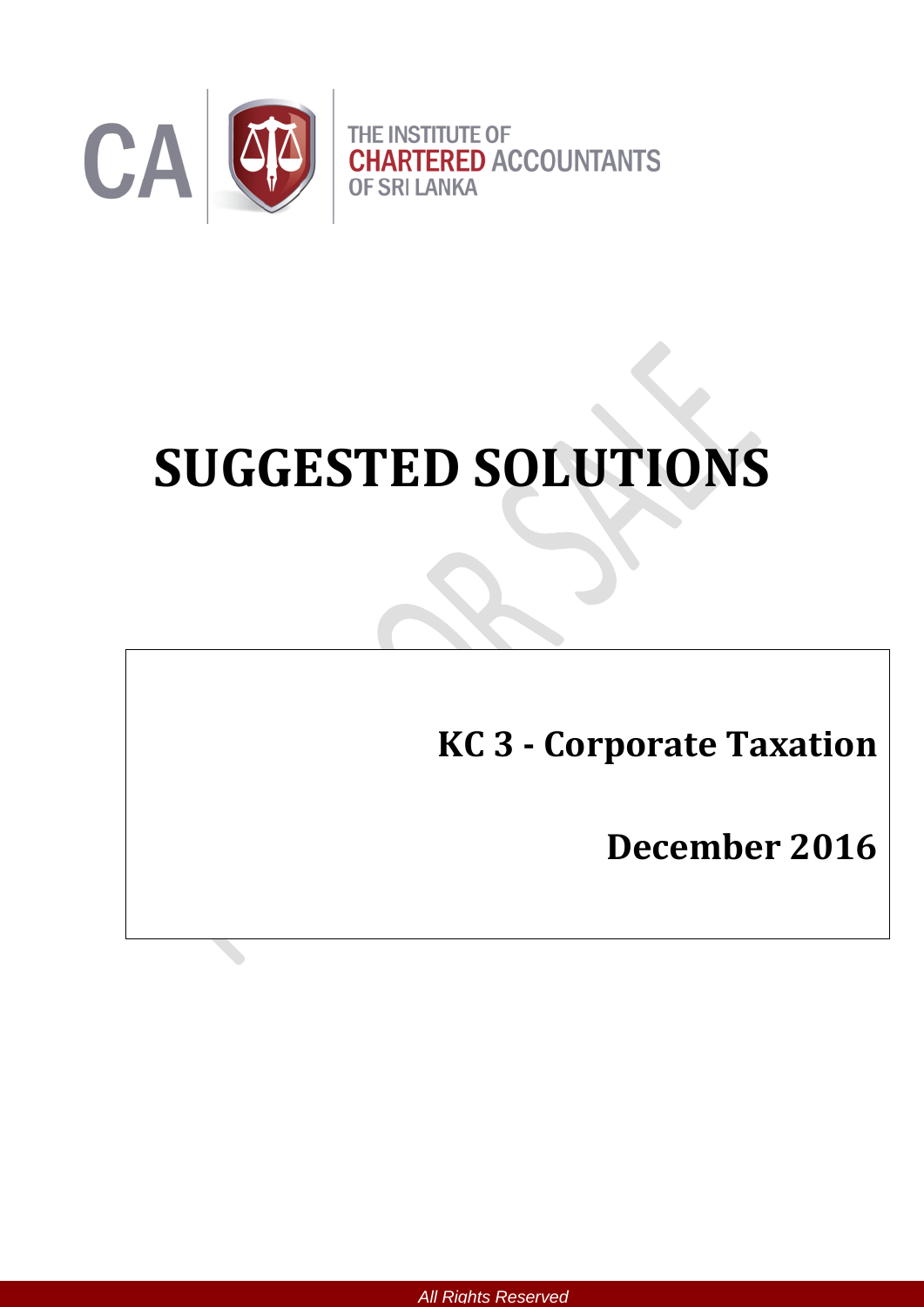#### **Answer 01**

| <b>Relevant Learning Outcomes:</b> |  |
|------------------------------------|--|
| 3.1/3.2/2.1/2.2                    |  |

#### **Suggested Detail Answer:**

(a) Section 81 of the Inland Revenue Act provides that a non-resident person is assessable for income tax either directly or in the name of his agent in respect of all the profits and income arising or derived from Sri Lanka, whether such agent has the receipt of the profits and income or not.

This principle was upheld in the case of *Chivers and Sons Ltd v CIT* (1 CTC 124) where a company in England manufactured certain goods and supplied them to a company in Sri Lanka. The company in Sri Lanka stocked and sold these goods. The company in Sri Lanka also arranged for the supply on orders from local dealers, canvassed for orders. The Sri Lankan company received a commission from the company in England on all such orders received and executed. There was no formal agency agreement. It was held that the company in Sri Lanka was acting on behalf of the non-resident person and it was instrumental in selling the goods in Sri Lanka. As such all profits from the sale of goods in Sri Lanka was liable to income tax in Sri Lanka, even though the transaction takes place outside Sri Lanka.

The agent can be held liable to pay the tax of the non-resident person. Section 217 of the Inland Revenue Act defines an agent to include **"any person in Sri Lanka through whom such person or partnership is in receipt of any profits or income arising in or derived from Sri Lanka."**

The agent chargeable with income tax may retain out of such income coming into his possession or control in his capacity as an agent such portion of such assets sufficient to pay the amount of such income tax under section 199. Therefore, PEL will be liable to pay income tax in Sri Lanka on the profits and income arising in Sri Lanka on the profits and income it derives through the operations of EPL performed in Sri Lanka on behalf of PEL.

The Double tax treaty between Sri Lanka and the UK in Article 5 provide that PEL will be liable to income tax in Sri Lanka under the concept of 'agency PE' where the agent 'habitually exercises an authority to conclude contracts on behalf of the enterprise' in Sri Lanka. Since EPL issues invoices and enters into transactions on behalf of PEL it will be considered to be an agent of PEL in Sri Lanka, and PEL will be required to pay income tax in Sri Lanka.

Therefore PEL will be liable to pay income tax on the profits and income arising from transactions that customers have directly entered into with EPL. However, PEL will not be required to pay income tax in Sri Lanka on the profits and income it derives from online transactions.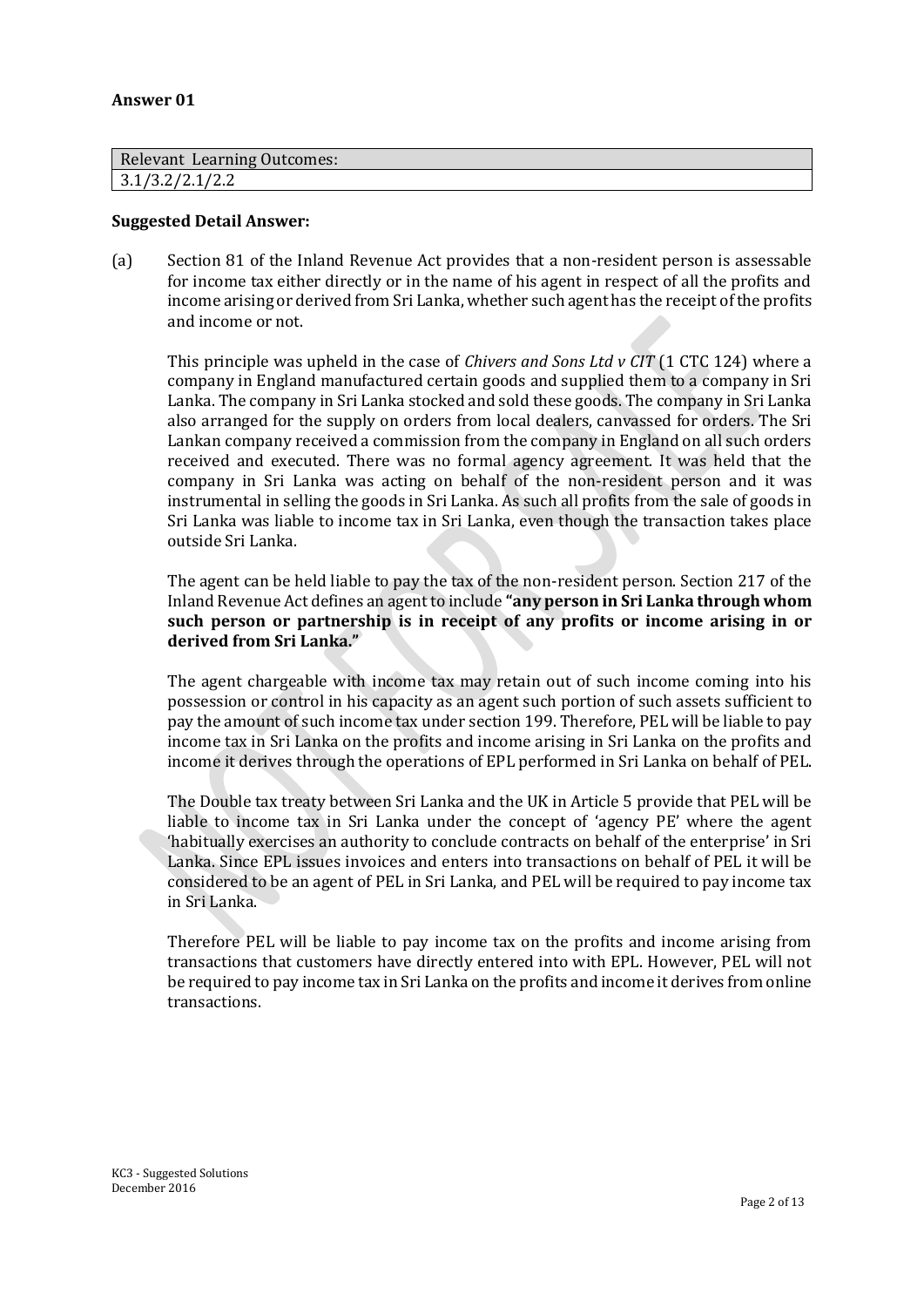(b) The taxable income and the income tax liability of PEL and EPL for the year of assessment 2015/16.

| Income tax liability of PEL in Sri Lanka                                |              |
|-------------------------------------------------------------------------|--------------|
| <b>Income</b>                                                           |              |
| Directly transacted with EPL - £450,000*200                             | 90,000,000   |
| Online transactions - Not liable to income tax in Sri Lanka             |              |
| <b>Expenses</b>                                                         |              |
| Commission paid to EPL - £450,000 * 20% * 200                           | (18,000,000) |
| $Cost + 100\%$ margin                                                   | 72,000,000   |
| Cost of printing, binding etc. $-50\%$ of 72,000,000                    | (36,000,000) |
| Profits arising in and derived from in Sri Lanka - liable to income tax | 36,000,000   |
| Income tax at 28%                                                       | 10,080,000   |
|                                                                         |              |

| Income tax liability of EPL in Sri Lanka |             |
|------------------------------------------|-------------|
| <b>Income</b>                            |             |
| Commission earned - £450,000 * 20% * 200 | 18,000,000  |
| <b>Expenses</b>                          |             |
| <b>Staff Salaries</b>                    | (7,200,000) |
| Local Travelling and courier charges     | (2,500,000) |
| <b>Foreign Travelling</b>                |             |
| <b>Rent Expenses</b>                     | (600,000)   |
| Profits - liable to income tax           | 7,700,000   |
| Income tax at 12%                        | 924,000     |

#### (c) (i) Remittance tax

Section 62(2) of the Inland Revenue defines "remittances" to include sums remitted or retained abroad **out of the profits and income chargeable with income tax** of the company and any sum received outside Sri Lanka by or on behalf of such company in relation to any trade, business, profession or vocation carried on in Sri Lanka by company, the profit of which are chargeable with income tax in Sri Lanka, such sums not including any dividend paid by a resident company to such non-resident company;"

Accordingly the amount retained outside Sri Lanka "out of the profits and income chargeable with income tax" will be considered to be "remittances". Therefore, the amount of profits that is chargeable to remittance tax in the case of PEL will be as follows;

(ii)

|                                  | Rs.        |
|----------------------------------|------------|
| Book Profit                      | 36,000,000 |
| Less: Income Tax                 | 10,080,000 |
| Profit available for remittances | 25,920,000 |
| Remittance tax at 10%            | 2,592,000  |

Accordingly, it is not necessary to withhold 10% on the total amount remitted by EPL to PEL (i.e. Rs. 90 Mn), but 10% of the after tax profits retained in UK.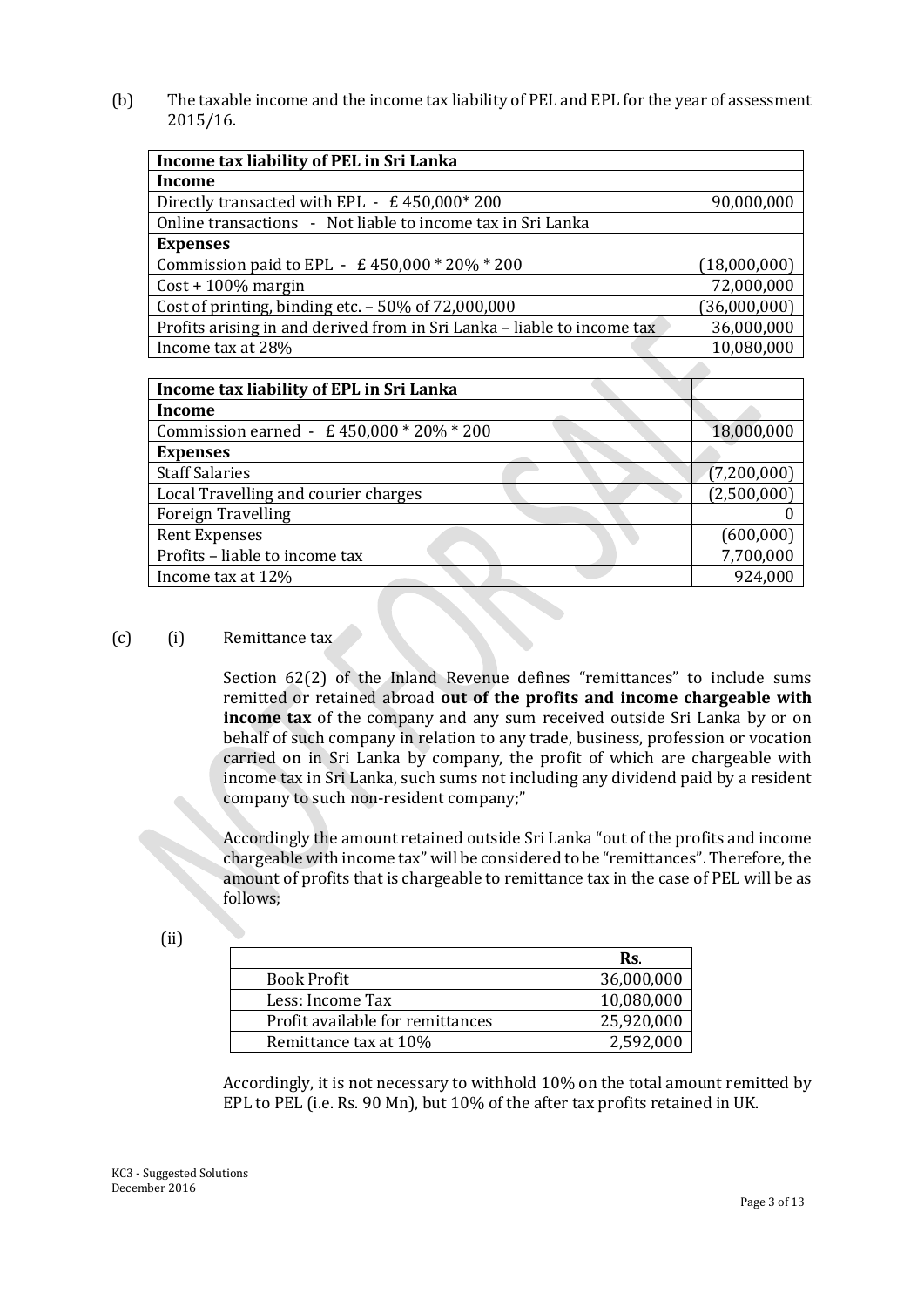- (d) Procedure to be taken up with the Tax Appeals Commission upon the receipt of the determination of the CGIR.
	- Receipt of the determination of the CGIR.
	- Notify the Tax Appeals Commission (TAC) that the company intends to prefer an appeal within 30 days from the receipt of the determination.
	- TAC to forward a copy of such notification to the CGIR and require him to transmit in writing to the TAC and the aggrieved party and his authorized representative the reasons for determination.
	- The CGIR transmits his reasons in writing within 30 days of receiving the request from the TAC.
	- The person aggrieved may, if he is not satisfied with the reasons given by the CGIR prefer an appeal to the TAC within 30 days from the date of receipt of the reasons from the CGIR.
	- 25% of the tax as determined by the Commissioner General to be paid or a bank guarantee to be provided for an equal amount. Any amounts paid will be lying to the credit of the tax payer until the appeal is finally disposed of. A non-refundable payment of Rs. 2,500 to be made.
	- The secretary to the TAC to fix a date, time and place for the hearing of the appeal and to give 42 days notice within 30 days of the receipt of an appeal from the aggrieved party.
	- TAC to make a decision on the appeal within 270 days from the date of commencement of its sittings for the hearing of the appeal.

**(Total: 25 marks)**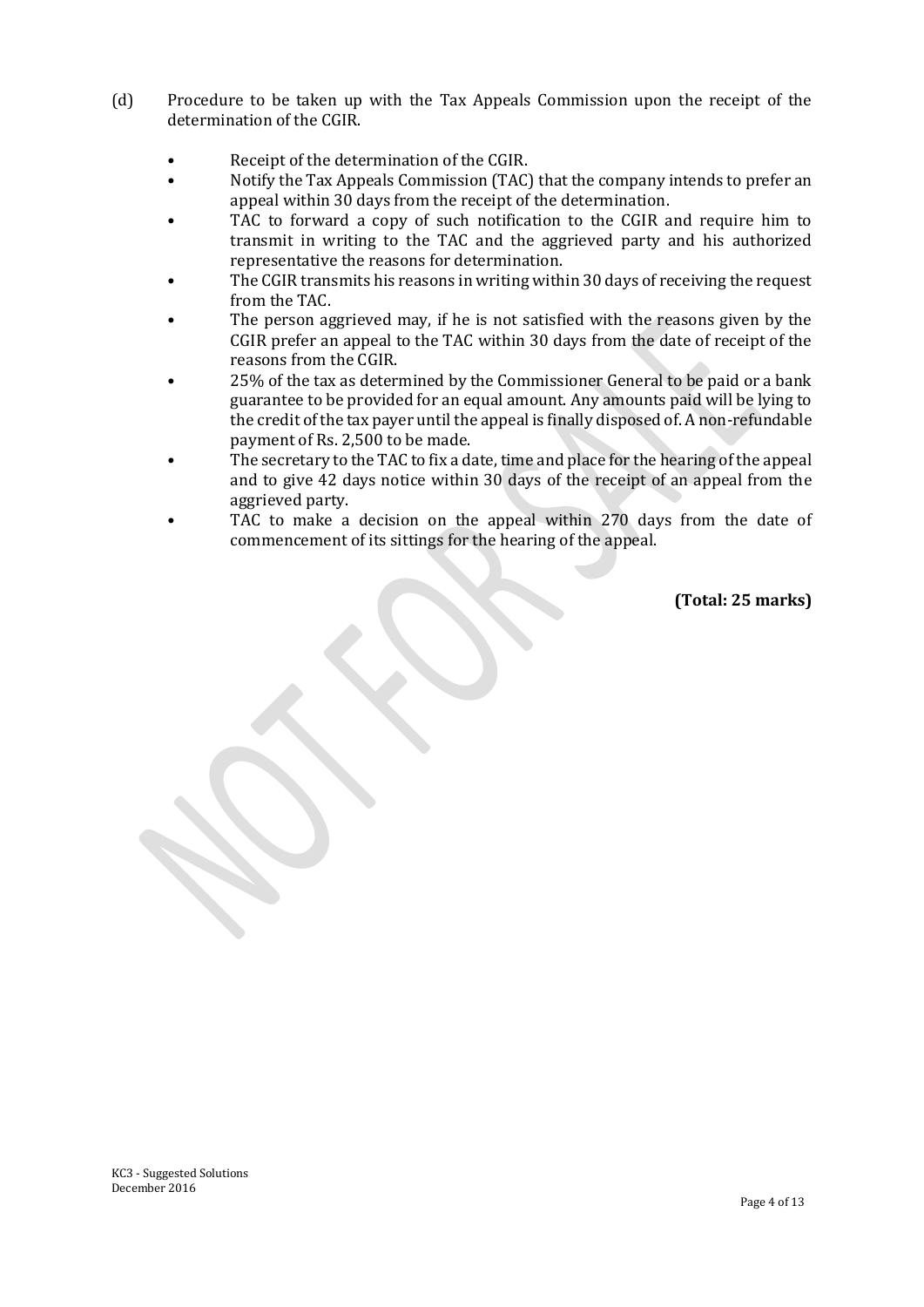#### **Answer 02**

Relevant Learning Outcomes  $4.1/4.3/3.3/5.2$ 

# **Suggested Detail Answer:**

### (a) VAT computation

| <b>Output Tax</b>                    | <b>Value of Supply</b>    | Rate | Rs.        | Rs.            |
|--------------------------------------|---------------------------|------|------------|----------------|
| <b>Taxable Supplies</b>              |                           |      |            |                |
| Income received from                 | 8,000,000                 | 11   | 880,000    |                |
| designing residential houses         |                           |      |            |                |
| Income received from renting         | 77,000,000                | 11   | 8,470,000  |                |
| premises                             |                           |      |            |                |
| <b>Construction related services</b> | 13,000,000                | 11   | 1,430,000  |                |
| provided locally to other            |                           |      |            |                |
| customers                            |                           |      |            |                |
| <b>Total taxable Supplies</b>        | 98,000,000                |      |            | 10,780,000     |
| <b>VAT Suspended Taxable</b>         |                           |      |            |                |
| <b>Supplies</b>                      |                           |      |            |                |
| Services provided locally to         | 23,000,000                | 11   |            | 2,530,000      |
| SVAT registered contractors          |                           |      |            |                |
| <b>Excluded Supplies -</b>           | 20,000,000                |      |            | $\theta$       |
| <b>Total Output</b>                  | 141,000,000               |      |            | 13,310,000     |
| <b>Input Tax</b>                     |                           |      |            |                |
| Input tax specifically relating      | 14,000,000                |      |            |                |
| to taxable supplies                  |                           |      |            |                |
| Common Input tax                     | 2,000,000                 |      |            |                |
| Input tax on Raw material and        | Cannot be claimed         |      |            |                |
| equipment used exclusively in        |                           |      |            |                |
| Maldivian project                    |                           |      |            |                |
| Cost of the Machinery                | No input tax as exempt    |      |            |                |
| imported to be used in the           |                           |      |            |                |
| construction work                    |                           |      |            |                |
| <b>Total Input tax</b>               |                           |      | 16,000,000 |                |
| <b>Less: Disallowed Input Tax</b>    | 20,000,000/141,000,000    |      | 283,688    |                |
|                                      | X 2,000,000               |      |            |                |
| <b>Allowable Input tax</b>           |                           |      |            | (15, 716, 312) |
| Allowable Input tax for -            | 23,000,000/121,000,000    |      | 2,987,398  |                |
| <b>Suspended Supplies-refund</b>     | X 15,716,312              |      |            |                |
| due                                  |                           |      |            |                |
| Allowable Input tax for -            | 15,716,312-2,987,398      |      | 10,780,000 |                |
| <b>Other Supplies</b>                | or 100% of output tax     |      |            |                |
|                                      | whichever lower           |      |            |                |
| <b>Allowable Input Tax</b>           | $(10,780,000+2,987,398)$  |      | 13,767,398 |                |
| <b>Unabsorbed Excess Input</b>       | $(15,716,312-13,767,398)$ |      | 1,948,914  |                |
| Tax C/F                              |                           |      |            |                |
| <b>Less credits</b>                  |                           |      |            |                |
| <b>SVAT Credit Voucher</b>           |                           |      |            | (2,530,000)    |
| Net VAT payable                      |                           |      |            | $\theta$       |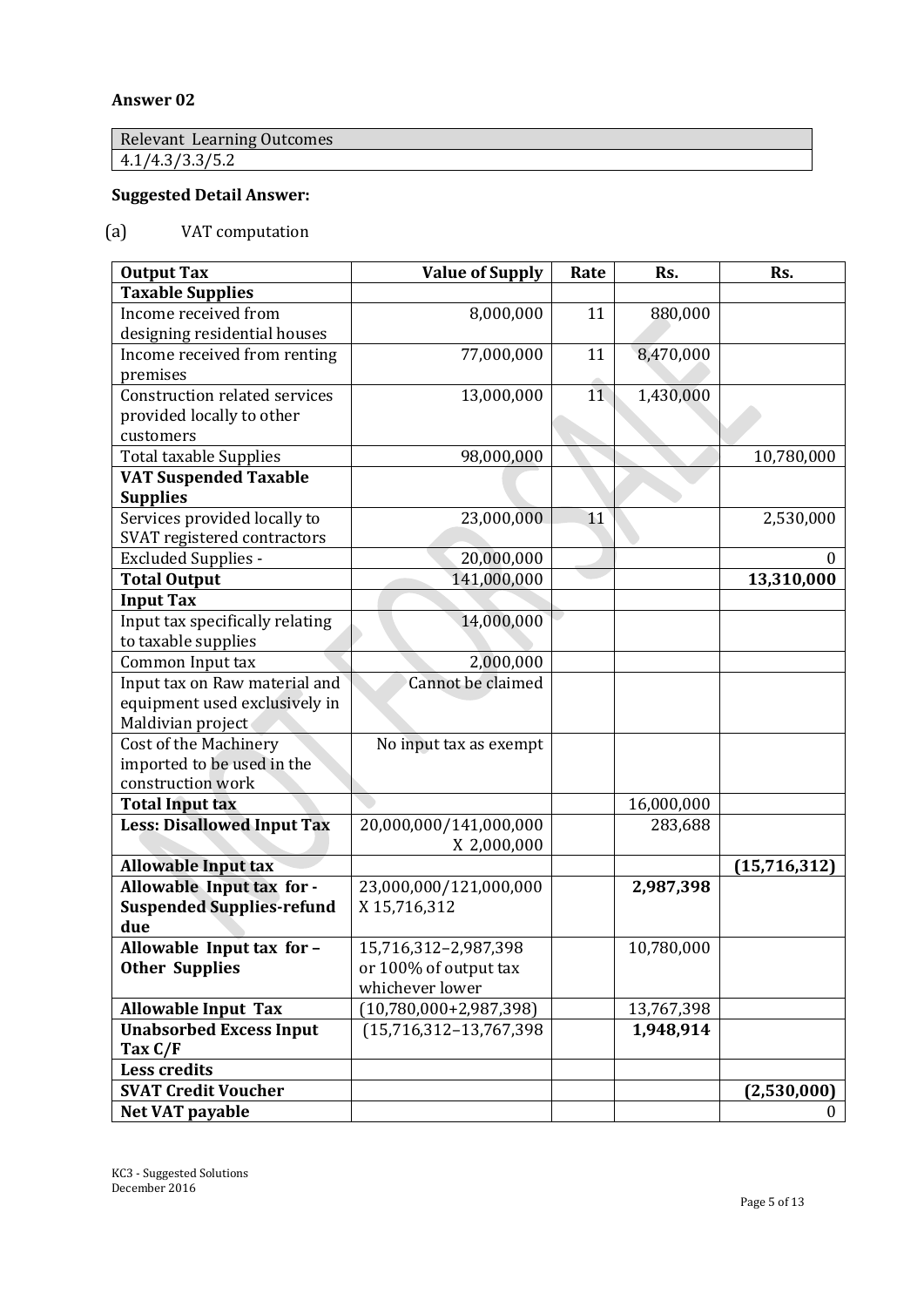(b) In terms of section 22 of the VAT Act, input tax is deductible only on expenditure attributable to taxable supplies and not on exempt or excluded supplies. Any common input tax deductible should be calculated on a pro rata basis using an appropriate criteria such as turnover, square area etc. Accordingly, the company could claim input tax on the expenditure incurred in respect of the commercial building as the supply/leasing of commercial buildings are liable for VAT.

However, as the supply of residential accommodation is exempt from VAT the applicable portion of input tax on residential accommodation cannot be claimed. Further, since the enterprise has not entered into an agreement with the BOI even though the cost is more than USS 10 million, this input cannot be claimed

If the project is approved under Section 22(7) of the VAT Act the company will be able to purchase the items used for the construction of the commercial area without paying VAT by registering under the Suspended VAT scheme.

(c) In terms of section 79(2) of the Inland Revenue Act, Mr. Damian if employed in Sri Lanka during the last three months (from 1 January) of a given year of assessment will be considered as a non-resident individual for income tax purposes in Sri Lanka as his stay in Sri Lanka is for less than 183 days.

In terms of section 2 of the Inland Revenue Act, an individual being a non-resident is chargeable with income tax only on the profits and income arising in or derived from Sri Lanka which includes all profits and income derived from services rendered in Sri Lanka.

Accordingly, as per local tax statute a non-resident individual is chargeable with income tax in Sri Lanka if he renders services in Sri Lanka. Accordingly his employer has a legal obligation to withhold the taxes payable by him in accordance with the PAYE tax table No 4 and remit same to the Department of Inland Revenue on or before the due date.

Also in terms of the Article 15 (Employment) of the UK – Sri Lanka DTA (which should be read in conjunction with the local tax statute – Section 97), a resident of UK has to fulfill all three conditions set out below for not to be liable to income tax in Sri Lanka in respect of an employment exercised in Sri Lanka.

- 1 he is present in Sri Lanka for a period or periods not exceeding in the aggregate 183 days in the fiscal year concerned; and
- 2 the remuneration is paid by, or on behalf of, and employer who is not a resident of Sri Lanka; and
- 3 the remuneration is not borne by a permanent establishment or a fixed base which the employer has in Sri Lanka.

Even though Mr. Damian fulfills the first condition, he does not fulfill the other two conditions. Accordingly he is liable for income tax in Sri Lanka on the remuneration including any cash or non-cash benefits received by him for the services rendered in Sri Lanka.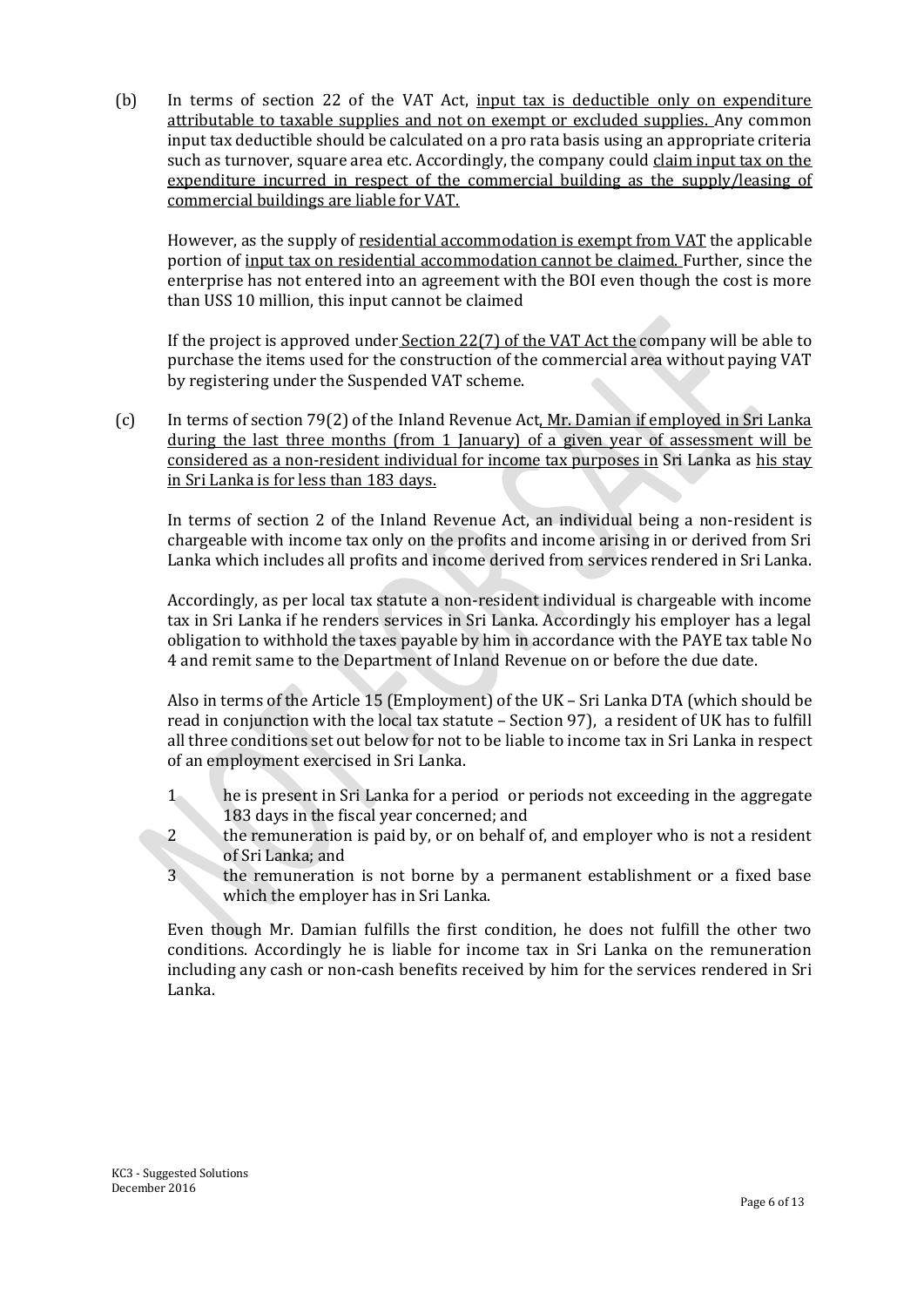- (d) When a company is a holding company or a subsidiary company, within the meaning of Section 529 of the Company's Act, a number of consequences relating to income tax liability arise. These consequences are;
	- The applicability of thin capitalization rules in terms of Sections 26 (1) (x) or 26 (1) (y) which places restriction on the deductibility of interest paid on loans obtained from a holding or a subsidiary company.
	- Non availability of the concessionary income tax rate of 12% available to companies having a taxable income not exceeding Rs 5 million in a year of assessment, in terms of part B of the second schedule to the Act.
	- Non availability of the concessionary income tax rate of 12% available to persons from any undertaking with an annual turnover not exceeding 750 million in the year of assessment 2015/16 in terms of section 59B.
	- Applicability of transfer pricing regulations in terms of section 104A of the Act (1)

**(Total: 25 marks)**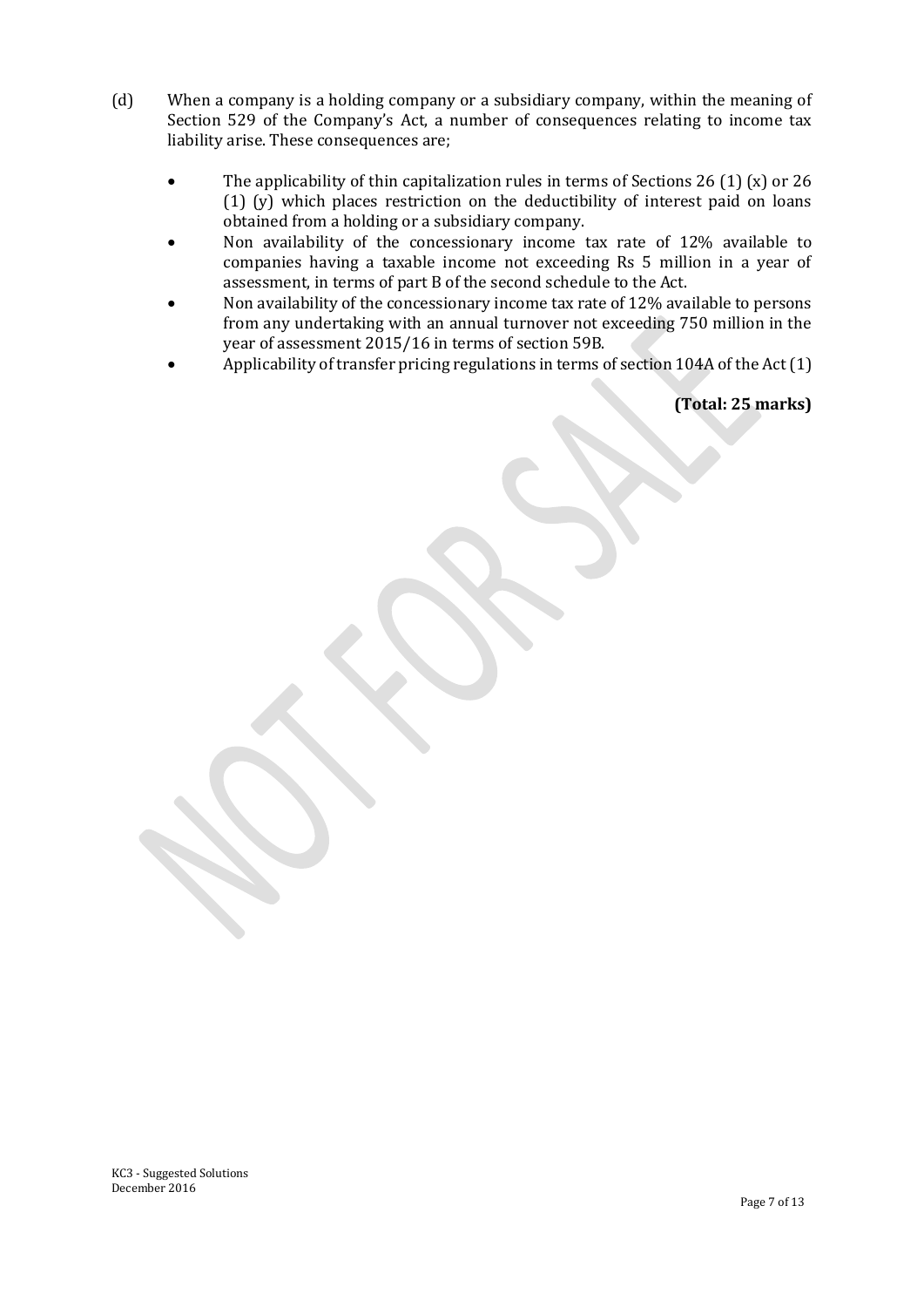| <b>Relevant Learning Outcomes</b>                                |              |                          |                              |                          |              |
|------------------------------------------------------------------|--------------|--------------------------|------------------------------|--------------------------|--------------|
| 1.2/5.3/3.3/4.1/6.1                                              |              |                          |                              |                          |              |
| <b>Ceylon Sugar Ltd</b>                                          |              |                          |                              |                          |              |
| TIN-123456789                                                    |              |                          |                              |                          |              |
| Year of Assessment 2015/2016                                     |              |                          |                              |                          |              |
| <b>Computation of Income Tax Payable</b>                         |              |                          |                              |                          |              |
| Based on the Statutory Accounts for the Year Ended 31 March 2016 |              |                          |                              |                          |              |
|                                                                  |              |                          |                              |                          |              |
|                                                                  |              |                          | Notes Agriculture Production | <b>Seeds</b>             | <b>Total</b> |
|                                                                  |              | Rs. '000                 | Rs. '000                     | <b>Rs. '000</b>          | Rs. '000     |
|                                                                  |              |                          |                              |                          |              |
| Net profit before taxation (per accounts)                        | $\mathbf{1}$ | 41,449                   | 49,551                       | 175,000                  | 266,000      |
| Add:                                                             |              |                          |                              |                          |              |
| Depreciation (Accounting)                                        |              | 10,000                   | 73,000                       | 8,000                    | 91,000       |
| Tax gain on Disposal of Fixed Assets                             | 3            |                          | 12,000                       |                          | 12,000       |
| Agricultural research                                            |              | ÷                        |                              | 37,000                   | 37,000       |
| Penalty                                                          |              |                          | 700                          |                          |              |
| Advertising (1/4th of 1200 and 200)                              |              |                          | 300                          | ÷,                       |              |
| Entertainment                                                    |              |                          | 12,000                       | $\overline{\phantom{a}}$ | 12,000       |
| Provision for doubtful debts (Specific)                          |              |                          |                              | $\overline{\phantom{a}}$ |              |
| Provision for doubtful debts (General)                           |              |                          |                              | $\overline{a}$           | 3,000        |
| Donation                                                         |              | 3,000                    |                              |                          |              |
|                                                                  |              |                          | 250                          | 250                      |              |
| Provision for gratuity                                           |              |                          | 11,000                       |                          | 11,000       |
| Amortization of land lease                                       | 5            | 8,250                    | 1,650                        | 1,100                    | 11,000       |
| Interest payable to related parties disallowed                   |              |                          | 90,000                       |                          | 90,000       |
|                                                                  |              | 21,250                   | 200,900                      | 46,350                   | 268,500      |
| Less                                                             |              |                          |                              |                          |              |
| Government grant (section 12)                                    |              |                          |                              | 60,000                   | 60,000       |
| Depreciation allowance                                           | 2            | 27,633                   | 15,000                       | 5,000                    | 47,633       |
| Accounting gain on Disposal of Fixed Assets                      |              |                          | 12,000                       |                          | 12,000       |
| <b>Dividend</b>                                                  |              |                          | 9,000                        |                          | 9,000        |
| 300% of agricultural research expenses (48,000*3)                |              |                          |                              | 144,000                  | 144,000      |
| Payment of gratuity                                              |              |                          | 8,000                        |                          | 8,000        |
| Land lease allowed                                               |              | 6,750                    | 1,350                        | 900                      | 9,000        |
|                                                                  |              | 34,383                   | 45,350                       | 209,900                  | 289,633      |
| Profit / (loss) from trade or business                           |              | 28,316                   | 205,101                      | 11,450                   | 244,867      |
|                                                                  |              |                          |                              |                          |              |
| <b>Total Statutory Income</b>                                    |              | 28,316                   | 205,101                      | ٠                        | 244,867      |
| The losses (adjusted for tax purposes) B/f from Y/A 2014/1!      |              | $\overline{\phantom{a}}$ | 1,800,000                    | 170,000                  | 1,800,000    |
| Loss set off (35% of total statutory income)                     |              | $\overline{\phantom{a}}$ | 85,703                       |                          | 85,703       |
| Profit from seed production                                      |              | $\overline{a}$           |                              | 11,450                   |              |
| The losses (adjusted for tax purposes) c/f to Y/A 2016/17        |              | ÷                        | 1,714,297                    | 158,550                  | 1,714,297    |
|                                                                  |              |                          | 119,398                      |                          |              |
| <b>Total Assessable Income</b>                                   |              | 28,316                   |                              |                          | 159,164      |
| Less qualifying payments                                         |              |                          |                              |                          |              |
| Approved donation (limited to 1/5th of the AI)                   |              |                          | 500                          |                          |              |
| <b>Taxable Income</b>                                            |              | 28,316                   | 118,898                      |                          | 158,664      |
|                                                                  |              | 10%                      | 12%                          | Exempt                   |              |
|                                                                  |              | Section 48A              |                              | Section 16B              |              |
| <b>Total Tax Liability</b>                                       |              | 2,832                    | 14,268                       |                          | 17,099       |
|                                                                  |              |                          |                              |                          |              |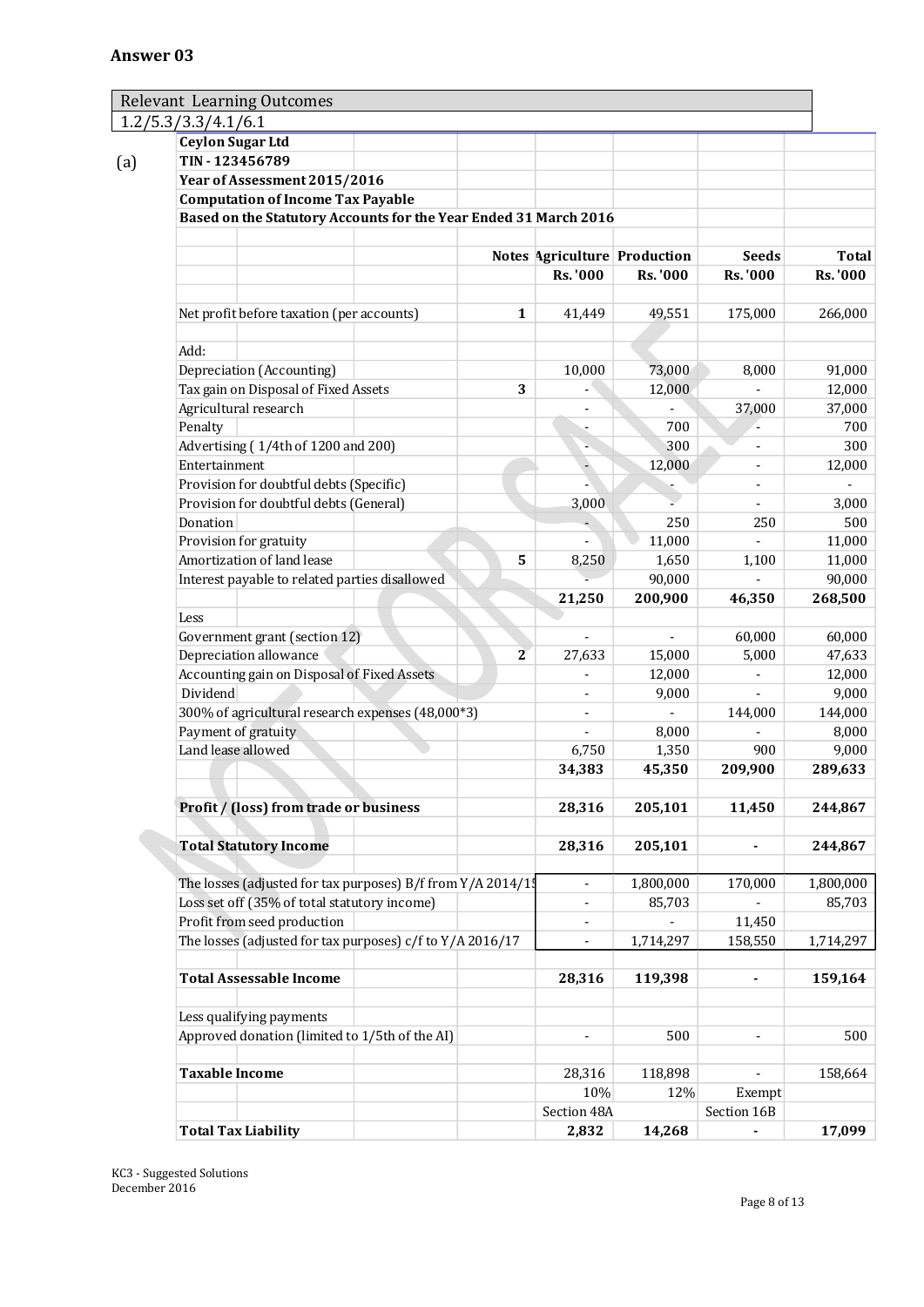| Ceylon Sugar Ltd                                              |                 |                   |               |                |                         |                          |                                                |  |  |
|---------------------------------------------------------------|-----------------|-------------------|---------------|----------------|-------------------------|--------------------------|------------------------------------------------|--|--|
| TIN-123456789                                                 |                 |                   |               |                |                         |                          |                                                |  |  |
| Year of Assessment 2015/2016                                  |                 |                   |               |                |                         |                          |                                                |  |  |
| Notes to the Computation of Income Tax Payable                |                 |                   |               |                |                         |                          |                                                |  |  |
|                                                               |                 | <b>Rs. '000</b>   |               |                |                         |                          |                                                |  |  |
| Note1                                                         |                 |                   |               |                |                         |                          |                                                |  |  |
| Net profit before taxation (per accounts)                     |                 |                   |               |                |                         |                          |                                                |  |  |
|                                                               |                 |                   |               |                |                         |                          |                                                |  |  |
| Net profit before taxation of both cultivation and production |                 | 91,000            |               |                |                         |                          |                                                |  |  |
| Less: Net profit before taxation of cultivation               |                 |                   |               |                |                         |                          |                                                |  |  |
| Open market sale price per MT of sugar cane paid to the       |                 |                   |               |                |                         |                          |                                                |  |  |
| farmers                                                       | 4,545           |                   |               |                |                         |                          |                                                |  |  |
| Actual harvesting cost of MT of sugar cane harvested by the   |                 |                   |               |                |                         |                          |                                                |  |  |
| company included in cost of production including              |                 |                   |               |                |                         |                          |                                                |  |  |
| depreciation                                                  | 4,200           |                   |               |                |                         |                          |                                                |  |  |
| Profit from cultivation per MT                                | 345             |                   |               |                |                         |                          |                                                |  |  |
| MTs of sugar cane harvested by the company                    | 120,142         |                   |               |                |                         |                          |                                                |  |  |
| Total profit on cultivation (Section 16 and 48A)              | 41,448,990      | 41,449            |               |                |                         |                          |                                                |  |  |
| Net profit before taxation of production                      |                 | 49,551            |               |                |                         |                          |                                                |  |  |
| Note 2                                                        |                 |                   |               |                |                         |                          |                                                |  |  |
| Depreciation allowance on fixed assets - 2015/16              |                 |                   |               |                |                         |                          |                                                |  |  |
|                                                               |                 |                   |               |                |                         |                          |                                                |  |  |
| <b>Description</b>                                            | <b>Year of</b>  | Cost              | Rate          | Depreciation   |                         |                          |                                                |  |  |
|                                                               | <b>Purchase</b> |                   |               |                | allowance Depreciatio   | Depreciati               |                                                |  |  |
|                                                               |                 |                   |               |                | Agriculture n allowance | on                       |                                                |  |  |
|                                                               |                 |                   |               |                | <b>Production</b>       | allowance                |                                                |  |  |
|                                                               |                 | <b>Rs. '000</b>   | $\frac{0}{0}$ | Rs. '000       | <b>Rs. '000</b>         | <b>Rs. '000</b>          |                                                |  |  |
| $B/F$ from the Y/A 2014/15                                    |                 |                   |               | 7,000          | 15,000                  | 5,000                    |                                                |  |  |
| Add: Tax depreciation on additions during the year            |                 |                   |               |                |                         |                          |                                                |  |  |
| Water distribution line                                       | 2015/16         |                   |               | 633            | $\sim$                  |                          |                                                |  |  |
| Agricultural tractors                                         |                 | 10,000<br>100,000 | 6.33%<br>20%  |                | $\sim$                  | $\mathbf{L}$             | Section 25 1(a)(iv)                            |  |  |
|                                                               | 2015/16         |                   |               | 20,000         |                         | $\sim$                   | Section 25 1(a)(ii)                            |  |  |
| Lab equipment                                                 | 2015/16         | 11,000            | 0.00%         |                | $\blacksquare$          |                          | Section 25 1(a)(iii) (B) - Refersection 25 (2) |  |  |
| Less: Tax depreciation on assets disposed or fully claimed    |                 |                   |               | $\blacksquare$ | $\blacksquare$          | $\overline{\phantom{a}}$ |                                                |  |  |
| Tax depreciation for the Y/A 2015/16                          |                 |                   |               | 27,633         | 15,000                  | 5,000                    |                                                |  |  |
|                                                               |                 |                   |               |                |                         |                          |                                                |  |  |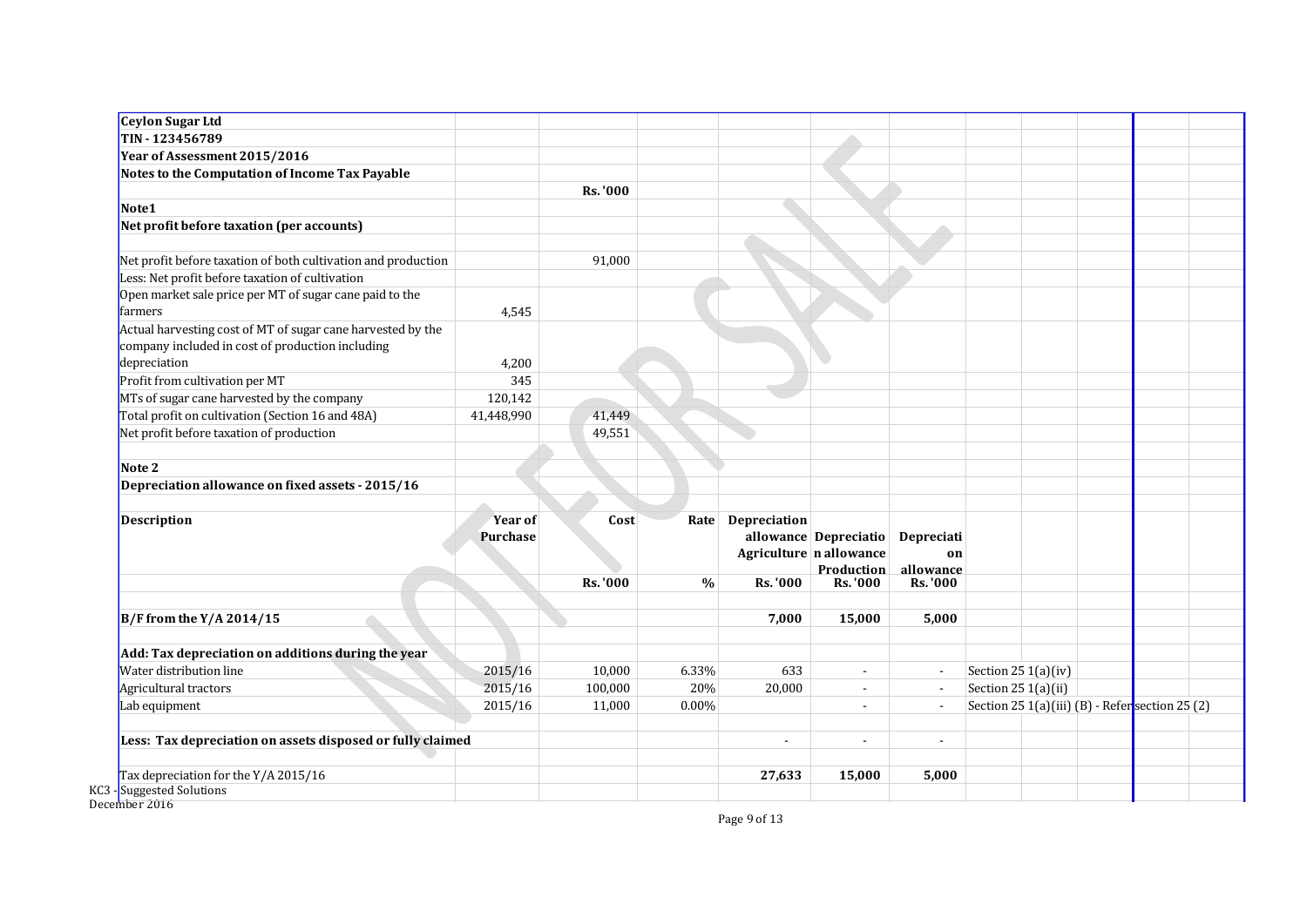| Note 3                                                  |          |             |                          |                          |              |                |              |      |                                  |  |
|---------------------------------------------------------|----------|-------------|--------------------------|--------------------------|--------------|----------------|--------------|------|----------------------------------|--|
| Tax (Loss)/gain on Disposal of Fixed Assets             |          |             |                          |                          |              |                |              |      |                                  |  |
|                                                         |          |             |                          |                          |              |                |              |      |                                  |  |
| <b>Description</b>                                      | Year of  | Cost        | Tax                      | Tax WDV                  | <b>Sales</b> | <b>Taxable</b> | <b>Years</b> | rate |                                  |  |
|                                                         | purchase |             | depreciatio<br>n claimed |                          | Proceed      | Profit         |              |      |                                  |  |
| Machineries used for production                         | 2004/05  | 30,000      | 30,000                   | $\overline{\phantom{a}}$ | 12,000       | 12,000         | 11           |      | 12.50% Section 2. $1(a)(iii)(A)$ |  |
|                                                         |          |             |                          |                          |              |                |              |      |                                  |  |
| Note4                                                   |          |             |                          |                          |              |                |              |      |                                  |  |
| Amortization of land lease                              |          | Agriculture | Production               | <b>Seeds</b>             |              |                |              |      |                                  |  |
|                                                         |          | 75%         | 15%                      | 10%                      |              |                |              |      |                                  |  |
| ha leased                                               | 4,000    | 3000        | 600                      | 400                      |              |                |              |      |                                  |  |
| Total ground rent paid up front                         | 450,000  | 337,500     | 67,500                   | 45,000                   |              |                |              |      |                                  |  |
| Lease period                                            | 50       | 50          | 50                       | 50                       |              |                |              |      |                                  |  |
| Amount deductible in terms of section $25(1)(p)$        | 9,000    | 6,750       | 1,350                    | 900                      |              |                |              |      |                                  |  |
| Amount charged to the Statement of comprehensive income | 11,000   | 8,250       | 1,650                    | 1,100                    |              |                |              |      |                                  |  |

**(Total: 25 marks)**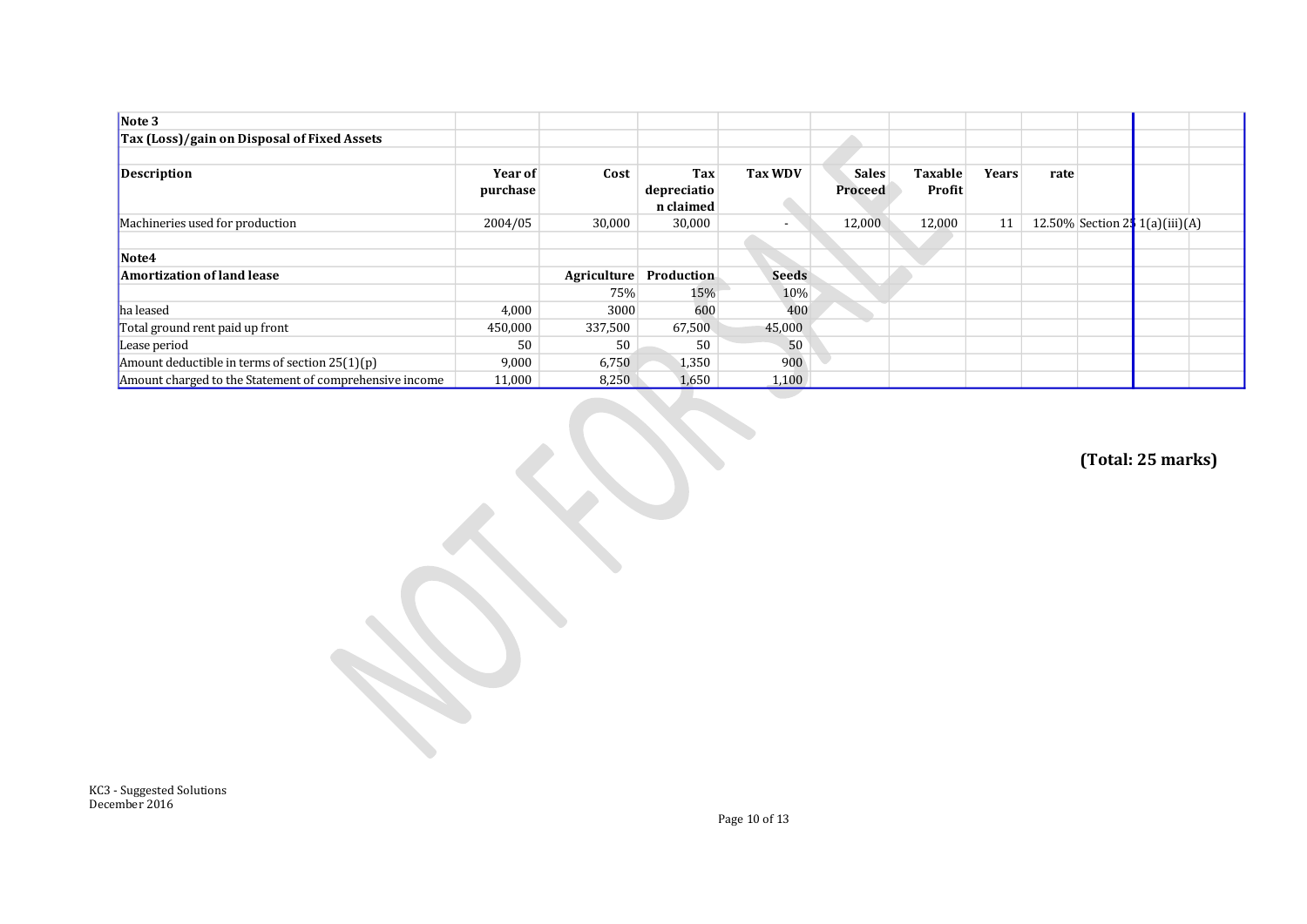- (b)
- (i) According to the case of New Portman Ltd and W. Jayewardene and others, it was held that the reasons given in the letter of intimation issued by the Inland Revenue Department should be adequate.

However the position taken by the Assistant Commissioner is correct for the following reasons-

- research expenses referred to in section 25 (1) (i) do not include market research expenses
- the construction of sheds for labourers is a capital expenditure on which tax depreciation could be claimed at 10%. (Please refer Theobald vs Commissioner of Income Tax) (TL – Volume)

Accordingly there will be no grounds to appeal against the assessment to be issued. Hence we recommend that additional tax due to IRD be computed and paid. Company may make a written request to waive off any penalties. "

(ii) In terms of section 26 (4) no deduction will be allowed under sections 25, 26 or 27, in respect of any expenditure if it appears to the Assessor or Assistant Commissioner that the debt or such part thereof attributable to such expenditure remains unpaid and an assessment will be issued disallowing the entirety or any part of such expenditure. However, if it is proved to the satisfaction of the Assessor or Assistant Commissioner within three years from the end of that year of assessment, that such debt has been paid within two years from the end of that year of assessment, the Assessor or Assistant Commissioner will, revise the assessment allowing the deduction.

Accordingly going forward we recommend that outstanding expenditure be paid within two years from the end of any year of assessment in which such expenditure were incurred."

(c) "In terms of item (D) of proviso to section 32 (5) (b) no loss shall be deducted which is incurred by a company in which there had been a change of ownership otherwise than by way of testate or intestate succession, except against the statutory income of such trade or business of the company in which the loss was incurred. A change of ownership of a company is deemed to have occurred where more than one third of the issued share capital of the company is held at any time in the year of assessment for which the claim for deduction is made, either directly or through nominees, by persons who did not hold such capital at any time in the year of assessment in which the loss was incurred.

When there is a change of ownership of the company, losses of the company can only be set off against the profits and income of the same trade or business in which the loss was incurred.

Accordingly brought forward tax losses of the company will not be available to set off against any profits made from the business of agriculture based tourism as it would be a different business/undertaking.

In terms of section 16B an undertaking for producing of agricultural seeds or planting materials, or primary processing of such seeds or materials, is exempted from income tax for five years, commencing on 1 April 2011. Accordingly the tax exempt period will be over on 31-3-2016 and the company will be liable to pay income tax on the profits and income of the undertaking of producing sugar cane seeds from the Y/A 2016/17. The brought forward losses from both production of sugar as well as production of seeds could be set off against the profits of the proposed export of seeds as such exports will be considered as an expansion of the existing undertaking of producing sugar cane seeds.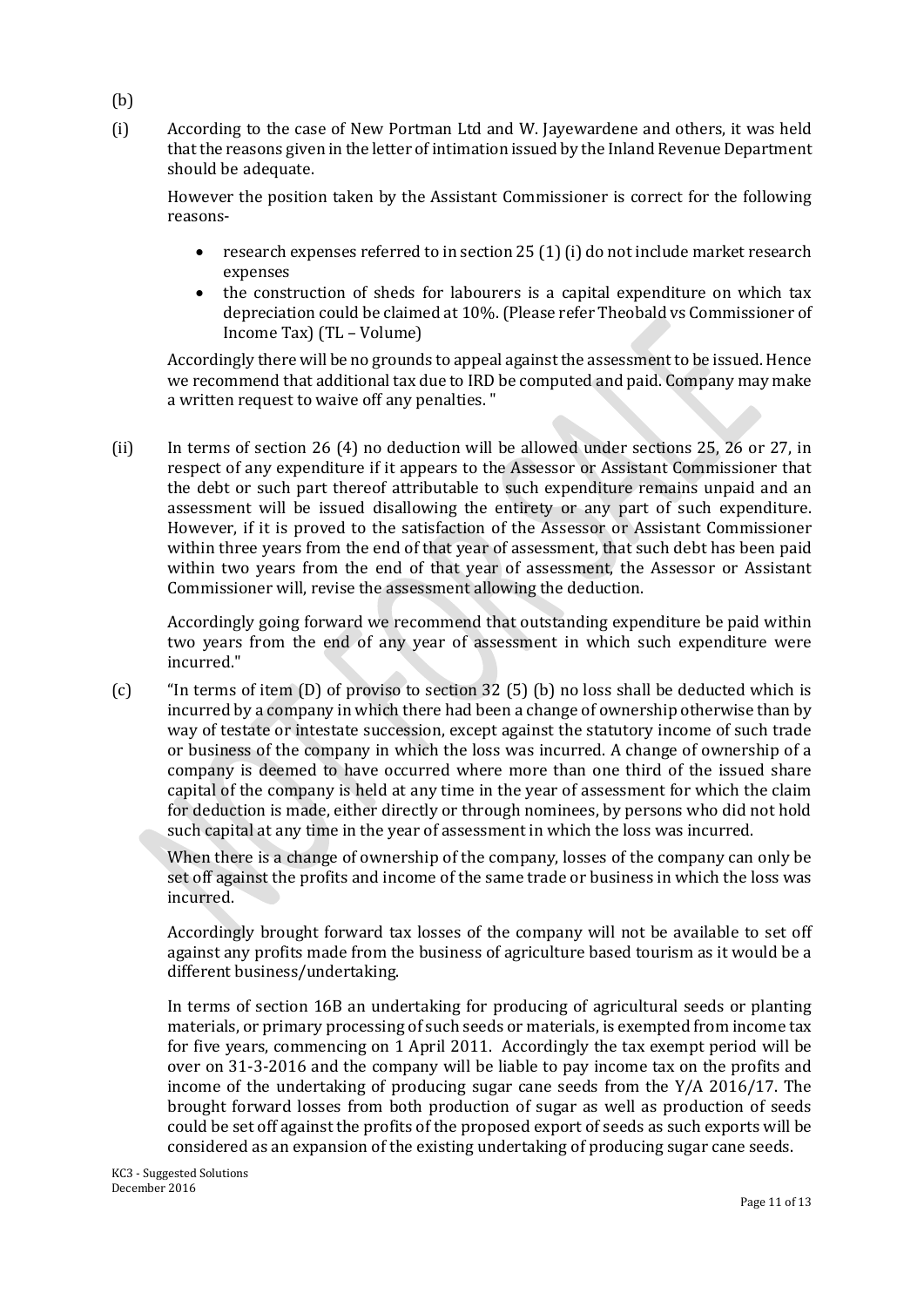(In terms of section 32(6), where the profits and income of an undertaking were exempt from income tax under section 16B, the excess, if any, of the total of any losses incurred in such undertaking during the exempt period, over such profits and income of that undertaking exempt during the exempt period succeeding the year of assessment in which such loss in that undertaking was incurred, can be deducted from the total statutory income (subject to the 35% restriction) of the person who carries on that undertaking in the year of assessment in which such exemption ceases to apply. Any residue, shall be deemed to be a loss incurred by such person in that undertaking in the year of assessment immediately succeeding that year of assessment, and can be deducted in the subsequent Y/A subject to 35% restriction.) ".

(d) "As per item (xi) of PART II (a) of the first schedule to the value Added Tax Act, supply and import of agricultural seeds and agricultural plants are exempted from VAT. Also in terms of item (xxvii) of PART II (b) of the first schedule locally manufactured sugar (effective from 1/1/2008) is also exempt from VAT. As all the supplies made by the company are exempt from VAT, the company is not registered for VAT and not entitled to claim any input credit relating to its expenditure.

In terms of section 22 (6) (ii) if the supply of goods or services received is not connected to a taxable activity any input tax attributable to the supply of goods or services received cannot be claimed and form a part of such expenditure.

As the company is exempt from VAT and not entitled to claim Input VAT it can capitalize the input tax suffered by it as part of the cost of lab equipment. This is evident from section 25 (7) (f) (iv) of the Inland Revenue Act."

(e) "Effective from the quarter commencing on or after 1 April 2012, any person carrying on any trade, business, profession or vocation will not be liable to ESC, if he has a taxable income from such trade, business, profession or vocation, which is assessed for income tax for the year of assessment immediately prior to the commencement of the year of assessment to which such quarter belongs. In effect, ESC will be payable only on the turnover of any trade, business, profession or vocation, which is eligible for income tax exemption or incurs a loss in the preceding year of assessment.

As the company did not have a taxable income (was incurring tax losses and had exempt income) in the Y/A 2014/15 and before it was liable to pay ESC up to and including in the Y/A 2015/16 at the rate of 0.25%, the company could set off such ESC paid against the income tax payable during the Y/A in which the relevant quarter is a quarter and immediately succeeding 4 year of assessment.

As the company has a taxable income in the Y/A 2015/16 it is not required to pay ESC in the Y/A 2016/17.

However as per the budget proposals announced on 10-11-2016, the company will be liable to pay ESC from the Y/A 2017/18 even if it had a taxable income in the previous Y/A, at 0.5%. Such ESC paid could be set off only against the income tax payable during the Y/A in which the relevant quarter is a quarter and immediately succeeding 2 Ys/A. Also the maximum ESC to which any person or partnership is liable for any relevant quarter of Rs.30 Million (Rs.120 Million per Y/A) would be removed effective from Y/A 2017/18.

**(Total: 50 marks)**